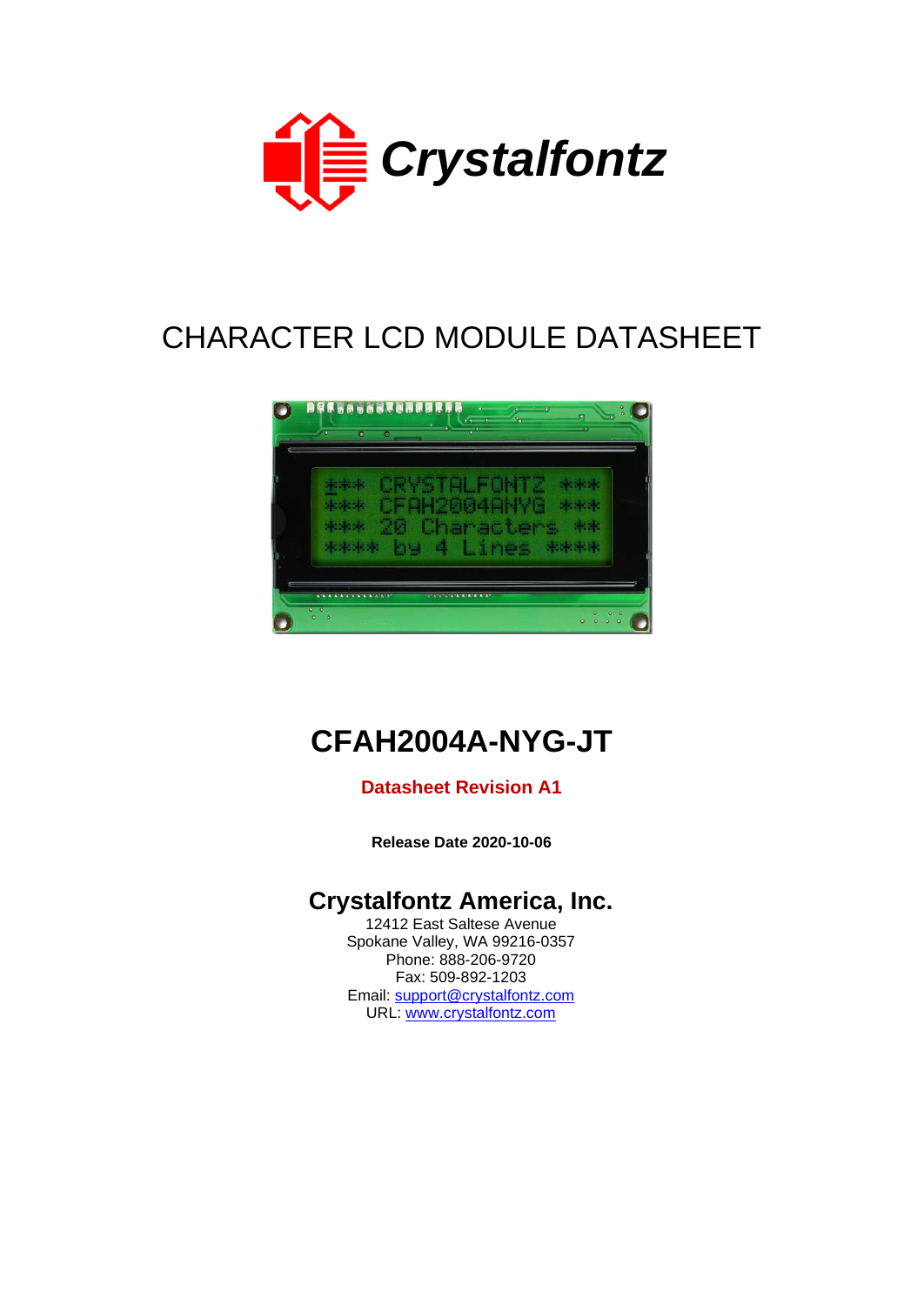

Crystalfontz<br>www.crystalfontz.com

## **CONTENTS**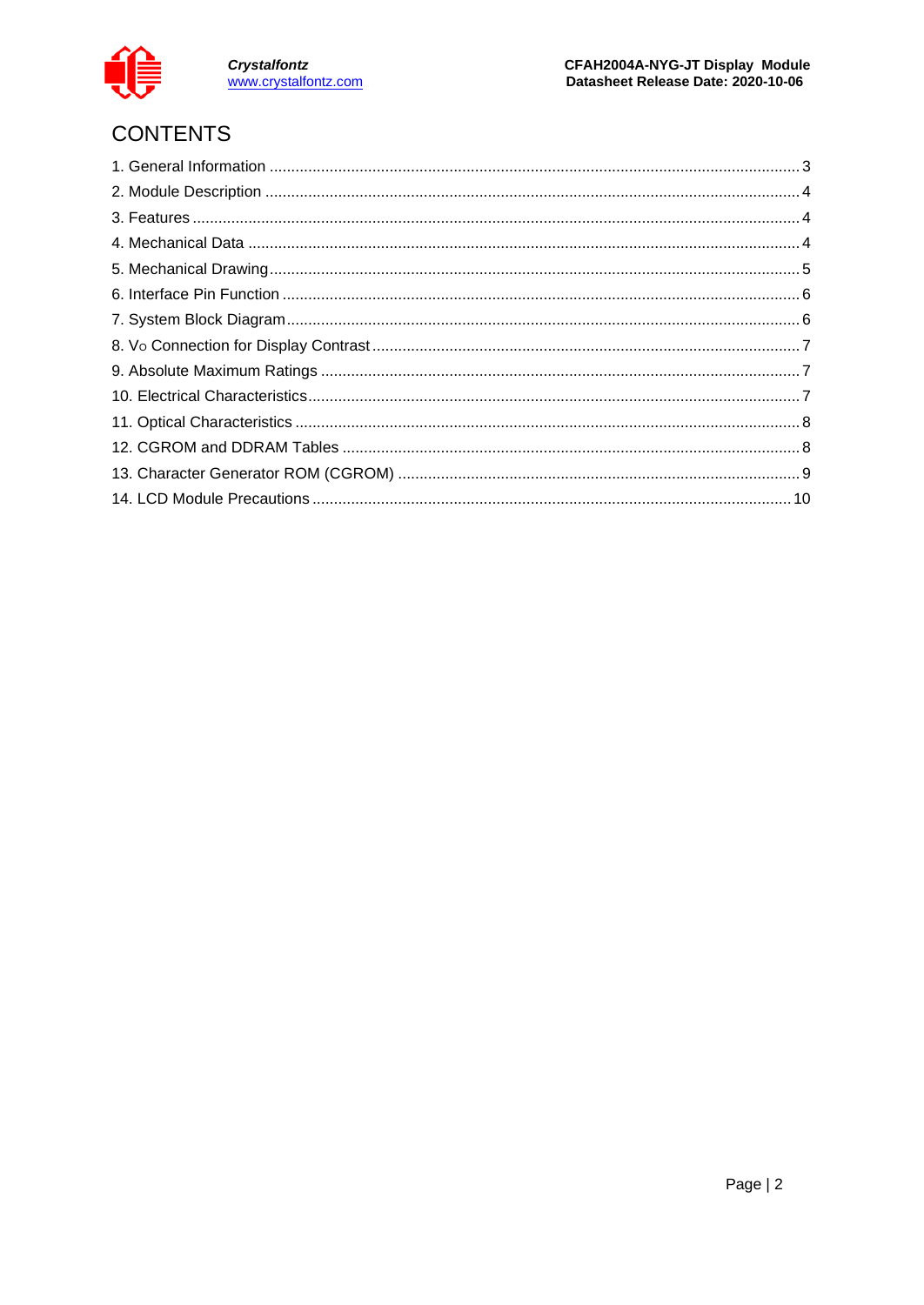

## <span id="page-2-0"></span>**1. General Information**

#### **Datasheet Revision History**

Datasheet Release: **2020-10-06**

Datasheet for the CFAH2004A-NYG-JT character LCD display module.

#### **Product Change Notifications**

You can check for or subscribe to **Part Change Notices** for this display module on our website.

#### **Variations**

Slight variations between lots are normal (e.g., contrast, color, or intensity).

#### **Volatility**

This display module has volatile memory.

#### **Disclaimer**

Certain applications using Crystalfontz America, Inc. products may involve potential risks of death, personal injury, or severe property or environmental damage ("Critical Applications"). CRYSTALFONTZ AMERICA, INC. PRODUCTS ARE NOT DESIGNED, INTENDED, AUTHORIZED, OR WARRANTED TO BE SUITABLE FOR USE IN LIFE-SUPPORT APPLICATIONS, DEVICES OR SYSTEMS OR OTHER CRITICAL APPLICATIONS. Inclusion of Crystalfontz America, Inc. products in such applications is understood to be fully at the risk of the customer. In order to minimize risks associated with customer applications, adequate design and operating safeguards should be provided by the customer to minimize inherent or procedural hazard. Please contact us if you have any questions concerning potential risk applications.

Crystalfontz America, Inc. assumes no liability for applications assistance, customer product design, software performance, or infringements of patents or services described herein. Nor does Crystalfontz America, Inc. warrant or represent that any license, either express or implied, is granted under any patent right, copyright, or other intellectual property right of Crystalfontz America, Inc. covering or relating to any combination, machine, or process in which our products or services might be or are used.

All specifications in datasheets on our website are, to the best of our knowledge, accurate but not guaranteed. Corrections to specifications are made as any inaccuracies are discovered.

Company and product names mentioned in this publication are trademarks or registered trademarks of their respective owners.

Copyright © 2020 by Crystalfontz America, Inc.,12412 East Saltese Avenue, Spokane Valley, WA 99216 U.S.A.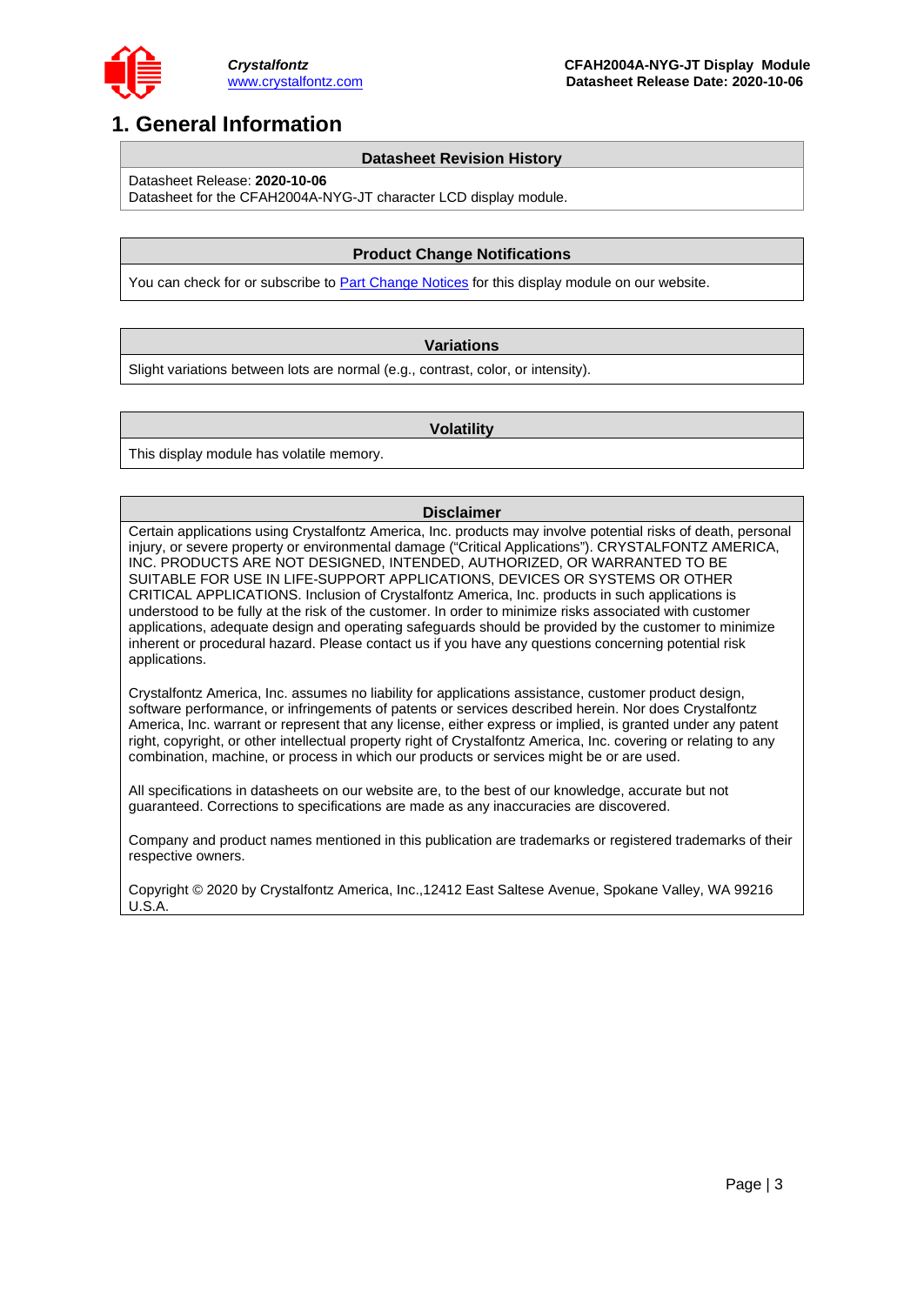

## <span id="page-3-0"></span>**2. Module Description**

This is a 20 character by 4-line yellow-green LCD display with no backlight. This display has a built-in Sitronix ST7066U controller. The Sitronix ST7066U is compatible with the industry standard Hitachi HD44780 controller.

Please see [Sitronix ST7066U LCD Controller Datasheet](https://www.crystalfontz.com/controllers/Sitronix/ST7066U) for further reference.

#### <span id="page-3-1"></span>**3. Features**

- Built-in Controller: ST7066U (or equivalent)
- STN Positive, Yellow-green, Reflective Mode
- +5v Power Supply
- Viewing Direction: 6 o'clock
- No Backlight
- 1/16 Duty
- Temperature Operation: -20°C to +70°C
- Interface: 6800 (default), optional SPI / I<sup>2</sup>C

#### <span id="page-3-2"></span>**4. Mechanical Data**

| <b>Item</b>              | <b>Specification</b><br>(mm)                | <b>Specification</b><br>(inch, reference) |
|--------------------------|---------------------------------------------|-------------------------------------------|
| Overall Width and Height | 98.0 (W) $\times$ 60.0 (H) $\times$ 9.3 (D) | 3.858 (W) x 2.362 (H) x 0.366 (D)         |
| Viewing Area             | 77.0 (W) x 25.2 (H)                         | $3.032$ (W) x 0.992 (H)                   |
| Active Area              | 70.4 (W) x 20.8 (H)                         | $2.772$ (W) x 0.819 (H)                   |
| Character Size           | $2.95$ (W) x 4.75 (H)                       | $0.116$ (W) x 0.187 (H)                   |
| Character Pitch          | $3.55$ (W) x 5.35 (H)                       | $0.139$ (W) x 0.211 (H)                   |
| Dot Size                 | $0.55$ (W) x $0.55$ (H)                     | $0.022$ (W) x $0.022$ (H)                 |
| Dot Pitch                | $0.60$ (W) x $0.60$ (H)                     | $0.024$ (W) x $0.024$ (H)                 |
| Weight (Typical)         | 52 grams                                    | 1.83 ounces                               |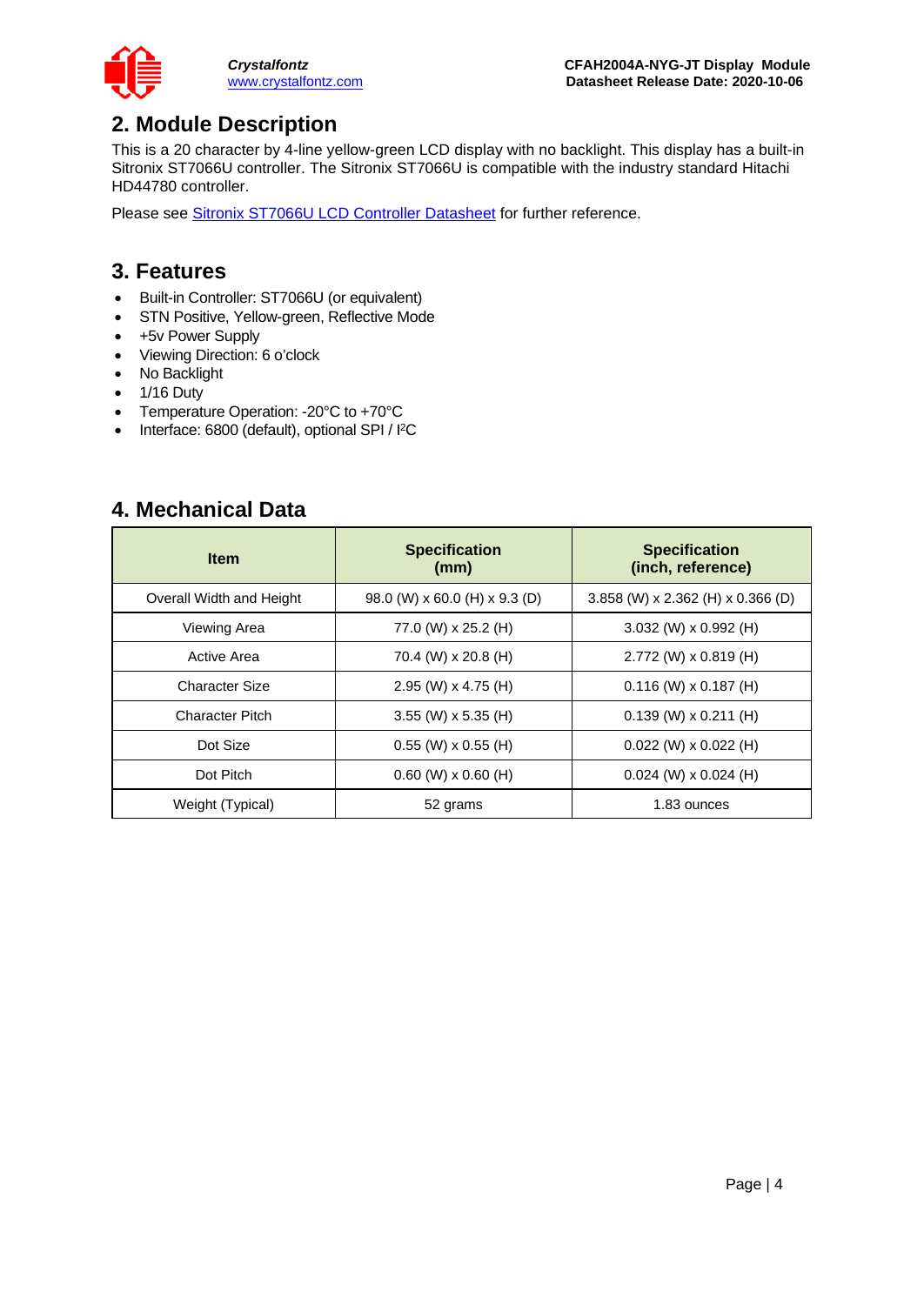

#### **5. Mechanical Drawing**

<span id="page-4-0"></span>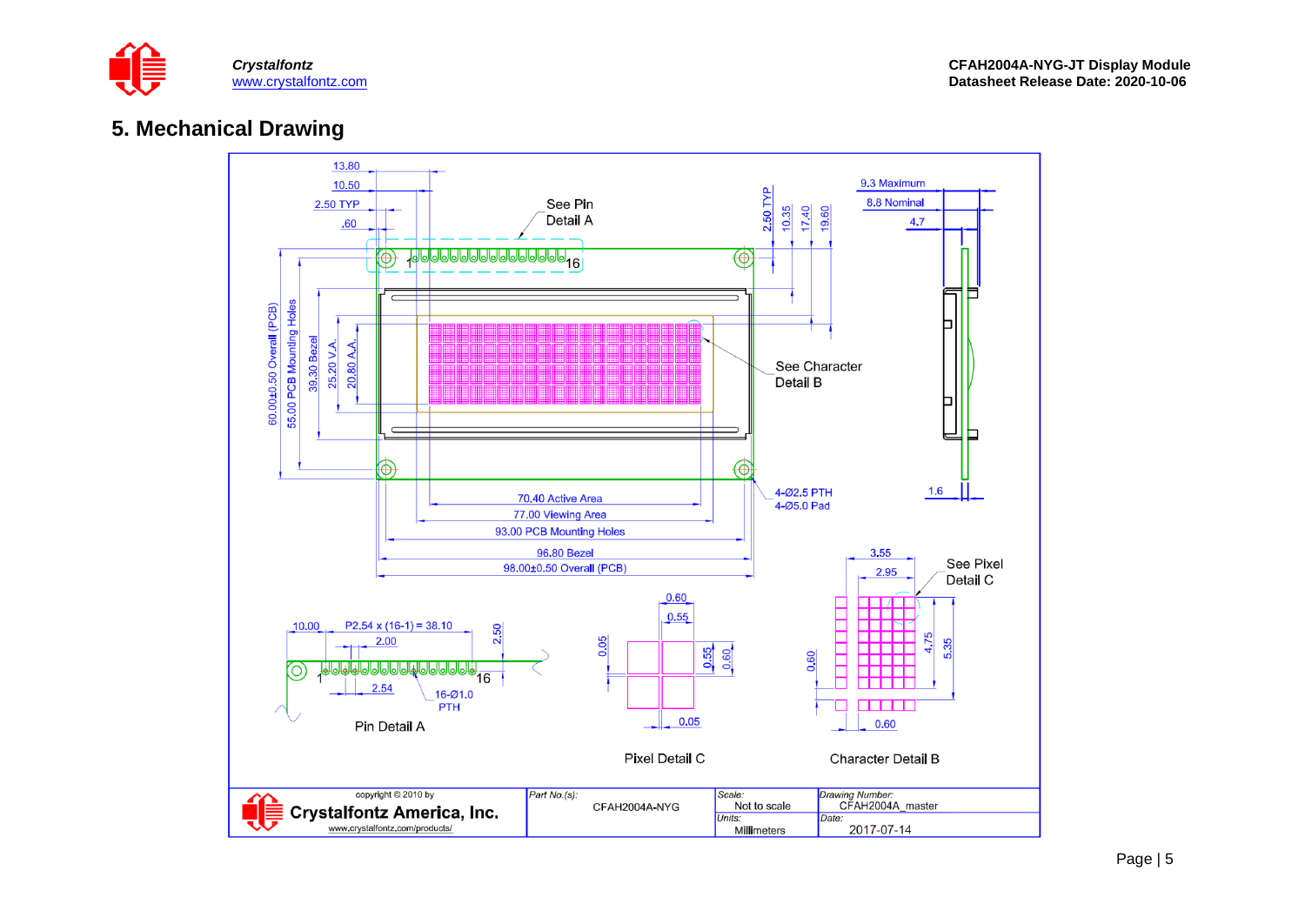

## <span id="page-5-0"></span>**6. Interface Pin Function**

| Pin No.        | <b>Symbol</b>         | Level                    | <b>Function</b>                                               |
|----------------|-----------------------|--------------------------|---------------------------------------------------------------|
| 1              | Vss                   | 0v                       | Ground                                                        |
| 2              | <b>V<sub>DD</sub></b> | 5.0 <sub>v</sub>         | Supply Voltage for Logic                                      |
| 3              | $V_{\rm O}$           | (variable)               | Supply Voltage for LCD                                        |
| 4              | <b>RS</b>             | H/L                      | H: Data<br>L: Instruction Code                                |
| 5              | R/W                   | H/L                      | H: Read (Module - MPU)<br>L: Write (MPU $\rightarrow$ Module) |
| 6              | E                     | $H, H \longrightarrow L$ | Chip Enable Signal                                            |
| $\overline{7}$ | DB <sub>0</sub>       | H/L                      | Data Bus Line                                                 |
| 8              | DB <sub>1</sub>       | H/L                      | Data Bus Line                                                 |
| 9              | DB <sub>2</sub>       | H/L                      | Data Bus Line                                                 |
| 10             | DB <sub>3</sub>       | H/L                      | Data Bus Line                                                 |
| 11             | DB4                   | H/L                      | Data Bus Line                                                 |
| 12             | DB <sub>5</sub>       | H/L                      | Data Bus Line                                                 |
| 13             | DB <sub>6</sub>       | H/L                      | Data Bus Line                                                 |
| 14             | DB <sub>7</sub>       | H/L                      | Data Bus Line                                                 |
| 15             | NC.                   | ٠                        | No Connection                                                 |
| 16             | NC.                   |                          | No Connection                                                 |

## <span id="page-5-1"></span>**7. System Block Diagram**

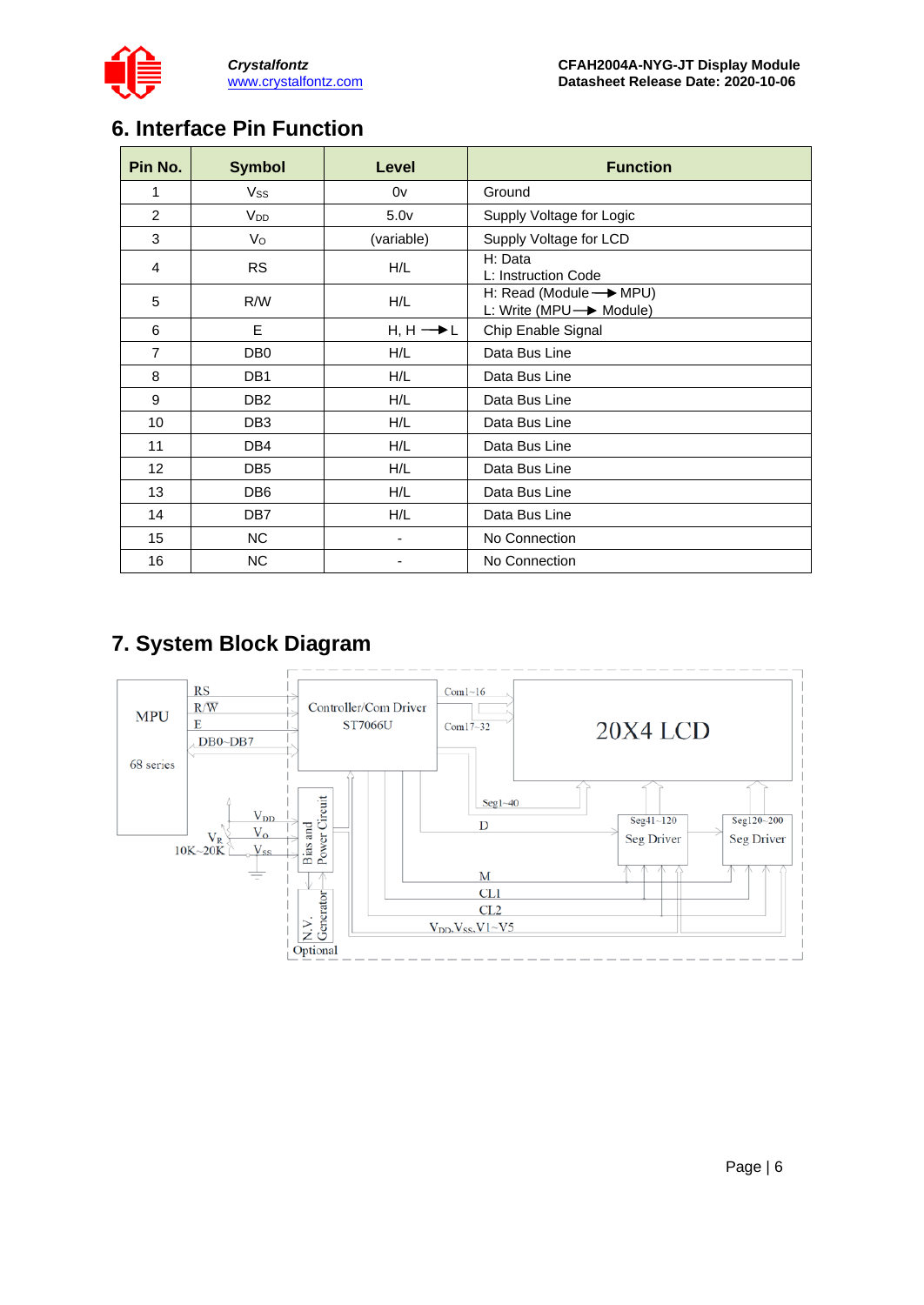

## <span id="page-6-0"></span>8. V<sub>o</sub> Connection for Display Contrast

Crystalfontz recommends allowing field adjustment of  $V<sub>O</sub>$  for all designs. The optimal value of  $V<sub>O</sub>$ varies with temperature, variations in V<sub>DD</sub>, and viewing angle. V<sub>O</sub> will also vary module-to-module and batch-to-batch due to normal manufacturing variations. If exposing adjustments to  $V<sub>O</sub>$  is not possible, Crystalfontz recommends enabling adjustment of  $V<sub>O</sub>$  as part of a product's final test.

Although a potentiometer is shown as a typical connection,  $V<sub>O</sub>$  can be driven by a microcontroller, using either a DAC or a filtered PWM. Displays that require Vo to be negative may require a level shifting circuit.

Start with an initial value of  $V_0 = +1v$  (V<sub>LCD</sub> =  $+4v$ ), and adjust from there.



<span id="page-6-1"></span>

| 9. Absolute Maximum Ratings  |                            |            |     |                       |      |                          |  |  |  |  |  |  |  |
|------------------------------|----------------------------|------------|-----|-----------------------|------|--------------------------|--|--|--|--|--|--|--|
| <b>Parameter</b>             | <b>Symbol</b>              | <b>Min</b> | Typ | Max                   | Unit | <b>Notes</b>             |  |  |  |  |  |  |  |
| Supply Voltage for Logic     | $V_{DD}$ $V_{SS}$          | $-0.3$     |     |                       |      | (1)(2)                   |  |  |  |  |  |  |  |
| Supply Voltage for LCD       | $V_{DD} - V_{O}$           | $-0.3$     |     | 13                    |      | (1)(2)                   |  |  |  |  |  |  |  |
| Input Voltage                | Vı                         | Vss        |     | <b>V<sub>DD</sub></b> |      | $\overline{\phantom{0}}$ |  |  |  |  |  |  |  |
| <b>Operating Temperature</b> | Тор                        | $-20$      |     | $+70$                 | °C   |                          |  |  |  |  |  |  |  |
| Storage Temperature          | $\mathsf{T}_{\texttt{ST}}$ | $-30$      |     | $+80$                 | °C   |                          |  |  |  |  |  |  |  |

*Notes:*

*(1) These are stress ratings only. Extended exposure to the absolute maximum ratings listed above may affect device reliability or cause permanent damage.* 

*(2) Functional operation should be restricted to the limits in the Electrical Characteristics table below.*

| <b>Item</b>              | <b>Symbol</b>                    | <b>Condition</b>   | <b>Min</b>            | <b>Typ</b>               | <b>Max</b>            | <b>Unit</b> |
|--------------------------|----------------------------------|--------------------|-----------------------|--------------------------|-----------------------|-------------|
| Supply Voltage for Logic | V <sub>DD</sub> -V <sub>SS</sub> |                    | 4.5                   | 5.0                      | 5.5                   | V           |
|                          |                                  | Ta = -20°C         |                       | ۰                        | 5.3                   | $\vee$      |
| Supply Voltage for LCD   | $V_{DD} - V_{O}$                 | $Ta = 25^{\circ}C$ | 4.4                   | 4.5                      | 4.6                   | $\vee$      |
|                          |                                  | $Ta = 70^{\circ}C$ | 3.8                   | ۰                        | ۰                     | v           |
| High-level Input         | Vıн                              | $\blacksquare$     | 0.7 V <sub>DD</sub>   |                          | V <sub>DD</sub>       | ٧           |
| Low-level Input          | Vil                              | $\blacksquare$     | <b>V<sub>ss</sub></b> | $\overline{\phantom{0}}$ | 0.6                   | V           |
| High-level Output        | <b>V</b> он                      |                    | 3.9                   | $\overline{\phantom{0}}$ | <b>V<sub>DD</sub></b> | V           |
| Low-level Output         | VOL                              |                    | 0                     | $\overline{\phantom{0}}$ | 0.4                   | V           |
| <b>Supply Current</b>    | <b>I</b> <sub>DD</sub>           | $V_{DD} = 5.0V$    | 1.0                   | 1.2                      | 1.5                   | mA          |

## <span id="page-6-2"></span>**10. Electrical Characteristics**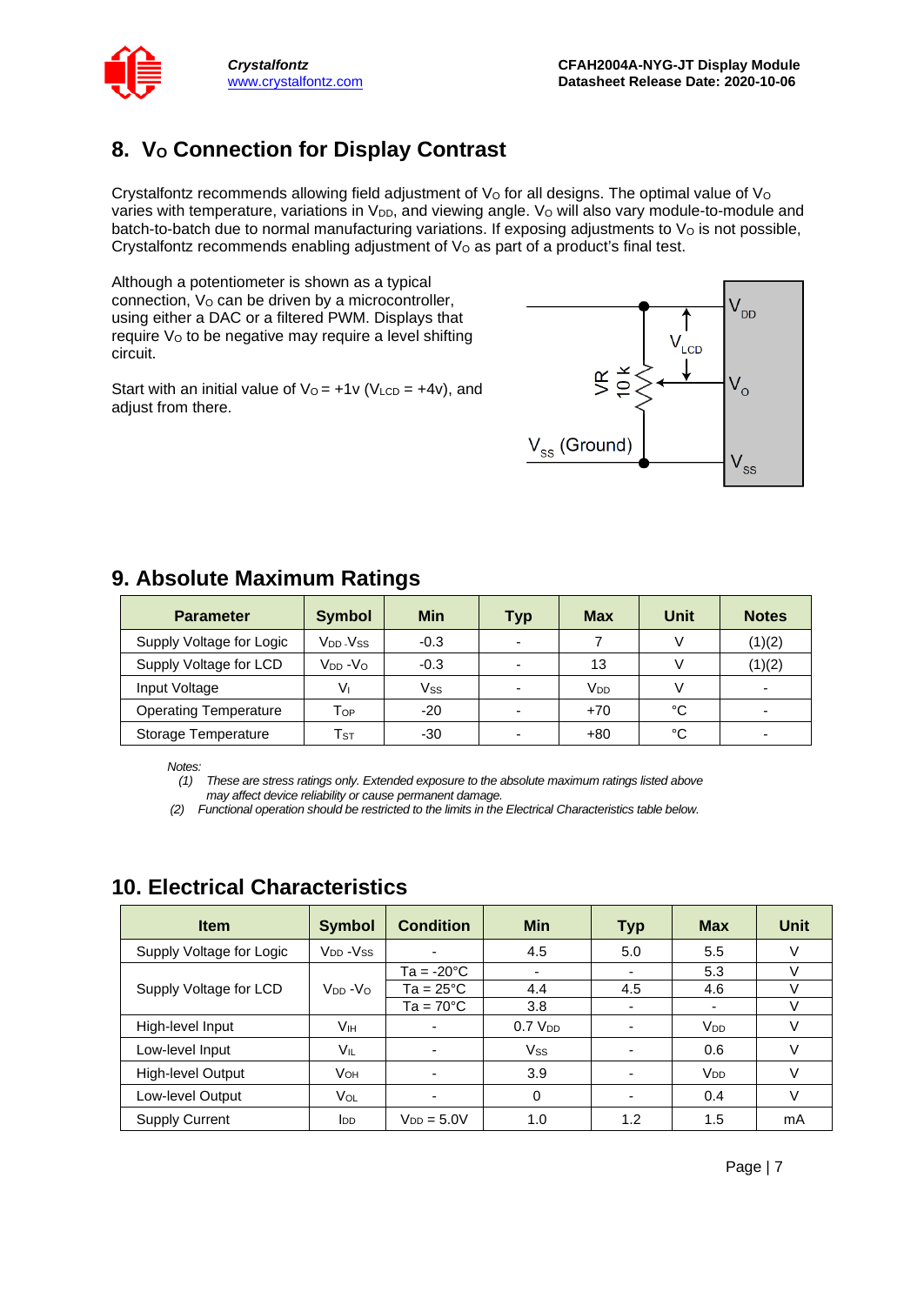

## <span id="page-7-0"></span>**11. Optical Characteristics**

| <b>Item</b>           | <b>Symbol</b> | <b>Condition</b>         | <b>Min</b> | Typ | <b>Max</b> | <b>Unit</b>         |
|-----------------------|---------------|--------------------------|------------|-----|------------|---------------------|
|                       |               | CR <sub>2</sub>          |            |     | 20         | $\phi = 180^\circ$  |
| View Angle            |               | $CR \geq 2$              | 0          |     | 40         | $\phi = 0^{\circ}$  |
|                       |               | CR <sub>2</sub>          |            |     | 30         | $\phi = 90^{\circ}$ |
|                       |               | $CR \geq 2$              | $\Omega$   |     | 30         | $\phi = 270^\circ$  |
| <b>Contrast Ratio</b> | <b>CR</b>     | $\overline{\phantom{0}}$ |            | 3   |            |                     |
|                       | T rise        |                          |            | 150 | 200        | ms                  |
| Response Time         | T fall        |                          |            | 150 | 200        | ms                  |

## <span id="page-7-1"></span>**12. CGROM and DDRAM Tables**

Please see [Sitronix ST7066U LCD Controller Datasheet](https://www.crystalfontz.com/controllers/Sitronix/ST7066U) for further reference.

#### **12.1. Display Position DDRAM Address**

The following table shows the relationship between the controller's addresses and the corresponding character location on the module

|                                                       | 2345678 |  |  |  |
|-------------------------------------------------------|---------|--|--|--|
|                                                       |         |  |  |  |
| DDRAM Address   40   41   42   43   44   45   46   47 |         |  |  |  |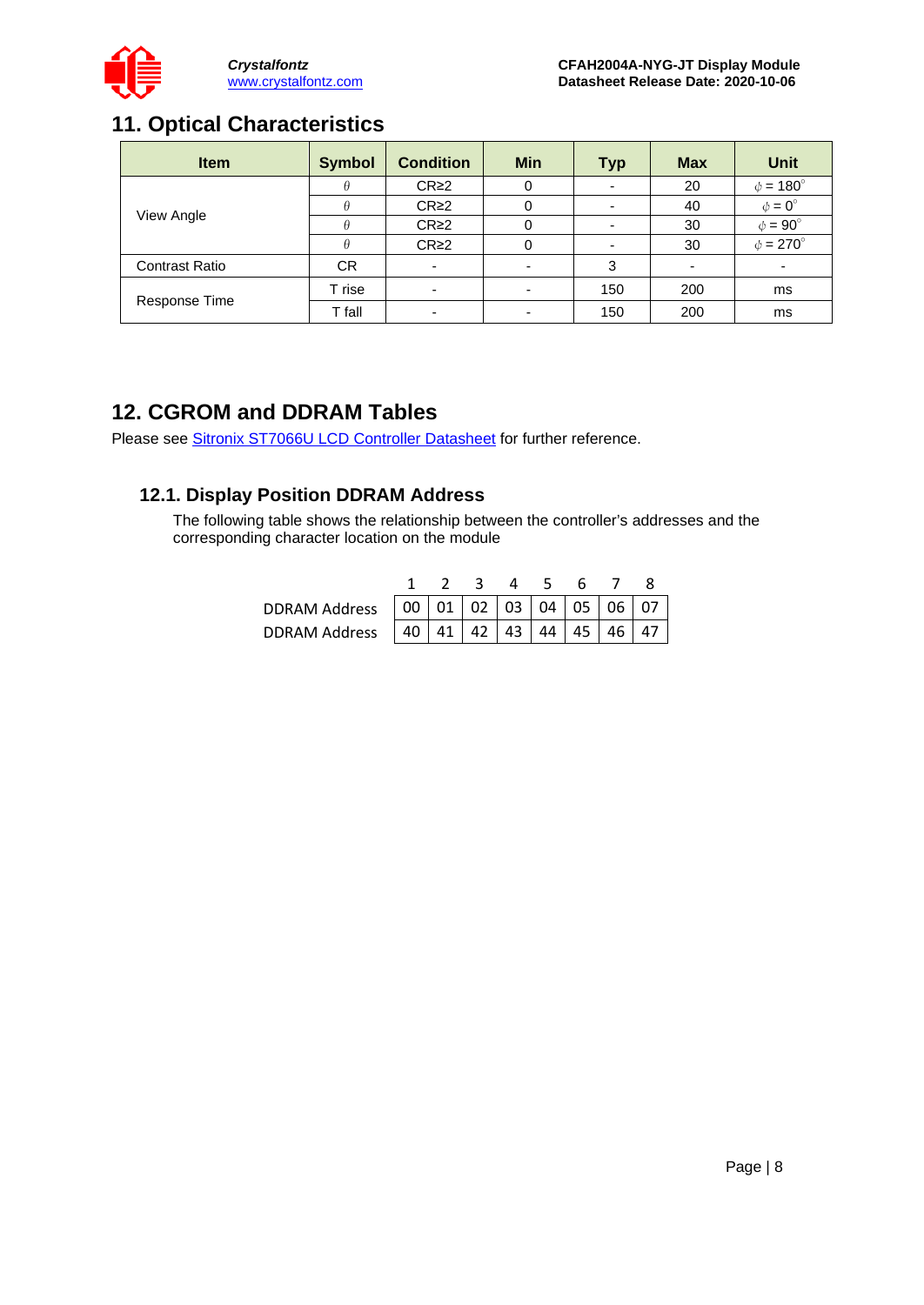

## <span id="page-8-0"></span>**13. Character Generator ROM (CGROM)**

| Upper<br>$\sqrt{4}$ bit<br>Lower<br>4 bit |                         |        |         |                  |                  |               |                     |  |                  |                           |                                                |                       |                | LLLL  LLLH LLHL LLHH LHLL LHLH LHHL LHHH HLLL HLLH HLHL HLHH HHLL HHLH HHHH HHHH |
|-------------------------------------------|-------------------------|--------|---------|------------------|------------------|---------------|---------------------|--|------------------|---------------------------|------------------------------------------------|-----------------------|----------------|----------------------------------------------------------------------------------|
| $\mbox{LLL}$                              | CG<br><b>RAM</b><br>(1) |        |         |                  |                  |               |                     |  |                  |                           |                                                |                       |                |                                                                                  |
| <b>LLLH</b>                               | (2)                     | İ      | ÷į<br>j |                  |                  |               |                     |  | ₩                | <br>÷                     |                                                |                       |                |                                                                                  |
| <b>LLHL</b>                               | (3)                     | ∷      |         |                  |                  |               |                     |  | r                |                           |                                                |                       |                |                                                                                  |
| <b>LLHH</b>                               | (4)                     |        |         |                  |                  |               |                     |  | i                | $\mathbf{r}^{\mathbf{u}}$ | . .<br>Ĵ.                                      |                       |                |                                                                                  |
| $\mbox{LHLL}$                             | (5)                     |        |         |                  |                  |               |                     |  |                  |                           |                                                |                       |                |                                                                                  |
| LHLH                                      | (6)                     | H      |         |                  |                  |               |                     |  | Η                |                           |                                                |                       |                |                                                                                  |
| LHHL                                      | (7)                     |        |         |                  |                  |               |                     |  |                  |                           |                                                |                       |                |                                                                                  |
| LHHH                                      | (8)                     |        |         |                  |                  |               |                     |  |                  |                           |                                                |                       |                |                                                                                  |
| <b>HLLL</b>                               | (1)                     |        |         |                  |                  |               |                     |  |                  |                           |                                                |                       | ال -           |                                                                                  |
| HLLH                                      | (2)                     |        |         | I                |                  | .!.           |                     |  |                  | Ë,                        | i<br>$\ddot{\phantom{a}}$                      | İ<br><b>NNNN</b><br>I | !              |                                                                                  |
| <b>HLHL</b>                               | (3)                     | п      | Η<br>Ħ  | .,<br>E          |                  |               |                     |  | 1.,              |                           | į<br>I                                         | I.                    | I              |                                                                                  |
| <b>HLHH</b>                               | (4)                     | H<br>÷ | н<br>p  | I                | .<br>İ           | ------        |                     |  |                  |                           |                                                | Ē                     |                | ∺                                                                                |
| <b>HHLL</b>                               | (5)                     | •≡     |         | <b>HANN</b>      |                  | i             | ------              |  |                  |                           | 릙                                              | ÷<br>Ē                |                |                                                                                  |
| <b>HHLH</b>                               | (6)                     |        |         | ×<br>н<br>i<br>I | <br>п<br>i<br>■■ | --<br>÷.<br>I | ٠                   |  | .                |                           |                                                | . .<br>. .            | $\blacksquare$ | п                                                                                |
| <b>HHHL</b>                               | (7)                     | н      |         | J<br>Ξ           |                  | ē<br>Ē<br>ř   | в<br>$\blacksquare$ |  |                  |                           | п<br>$\blacksquare$<br>. .<br>I<br>H<br>н<br>в | $\blacksquare$        | 医室             |                                                                                  |
| <b>HHHH</b>                               | (8)                     |        |         | ш<br>i<br>٠      |                  |               | п                   |  | H<br>F<br>I<br>п |                           |                                                | π                     | п              | Ⅲ<br>∭                                                                           |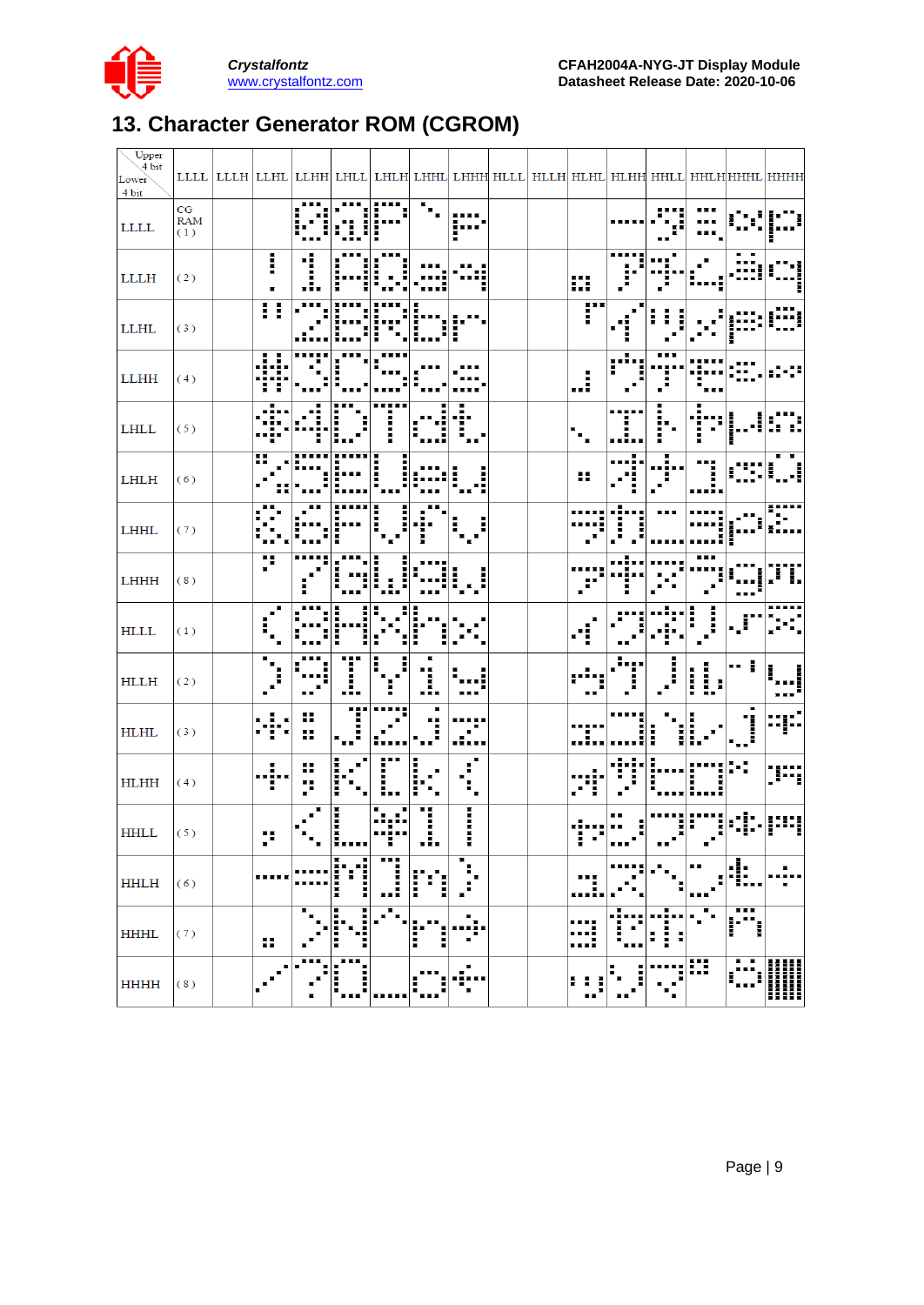

## <span id="page-9-0"></span>**14. LCD Module Precautions**

The precautions below should be followed when using LCD modules to help ensure personal safety, module performance, and compliance of environmental regulations.

#### **14.1. Modules**

- Avoid applying excessive shocks to module or making any alterations or modifications to it.
- Do not make extra holes on the printed circuit board, modify its shape or change the components of LCD display module.
- Do not disassemble the LCD display module.
- Do not operate the LCD display module above the absolute maximum rating.
- Do not drop, bend or twist the LCD display module.
- Soldering: only to the I/O terminals.
- Store in an anti-static electricity container and clean environment.
- It is common to use the "screen saver" to extend the lifetime of the LCD display module.
	- o Do not use the fixed information for long periods of time in real application.
	- o Do not use fixed information in LCD panel for long periods of time to extend "screen burn" effect time.
- Crystalfontz has the right to change the passive components, including R3, R6 & backlight adjust resistors. (Resistors, capacitors and other passive components will have different appearance and color caused by the different supplier.)
- Crystalfontz have the right to change the PCB Rev. (In order to satisfy the supplying stability, management optimization and the best product performance, etc., under the premise of not affecting the electrical characteristics and external dimensions, Crystalfontz has the right to modify the version.).

#### **14.2. Handling Precautions**

- Since the display panel is made of glass, do not apply mechanical impacts such as dropping from a high position.
- If the display panel is accidently broken, and the internal organic substance leaks out, be careful not to inhale or touch the organic substance.
- If pressure is applied to the display surface or its neighborhood of the LCD display module, the cell structure may be damaged, so be careful not to apply pressure to these sections.
- The polarizer covering the surface of the LCD display module is soft and can be easily scratched. Please be careful when handling the LCD display module.
- Clean the surface of the polarizer covering the LCD display module if it becomes soiled using following adhesion tape.
	- o Scotch Mending Tape No. 810 or an equivalent
	- o Never breathe the soiled surface or wipe the surface using a cloth containing solvent such as ethyl alcohol, since the surface of the polarizer will become cloudy.
	- o The following liquids/solvents may spoil the polarizer:
		- Water
		- **Ketone**
		- Aromatic Solvents
- Hold the LCD display module very carefully when placing the LCD display module into the system housing.
- Do not apply excessive stress or pressure to the LCD display module. And, do not over bend the film with electrode pattern layouts. These stresses will influence the display performance. Also, be sure to secure the sufficient rigidity for the outer cases.



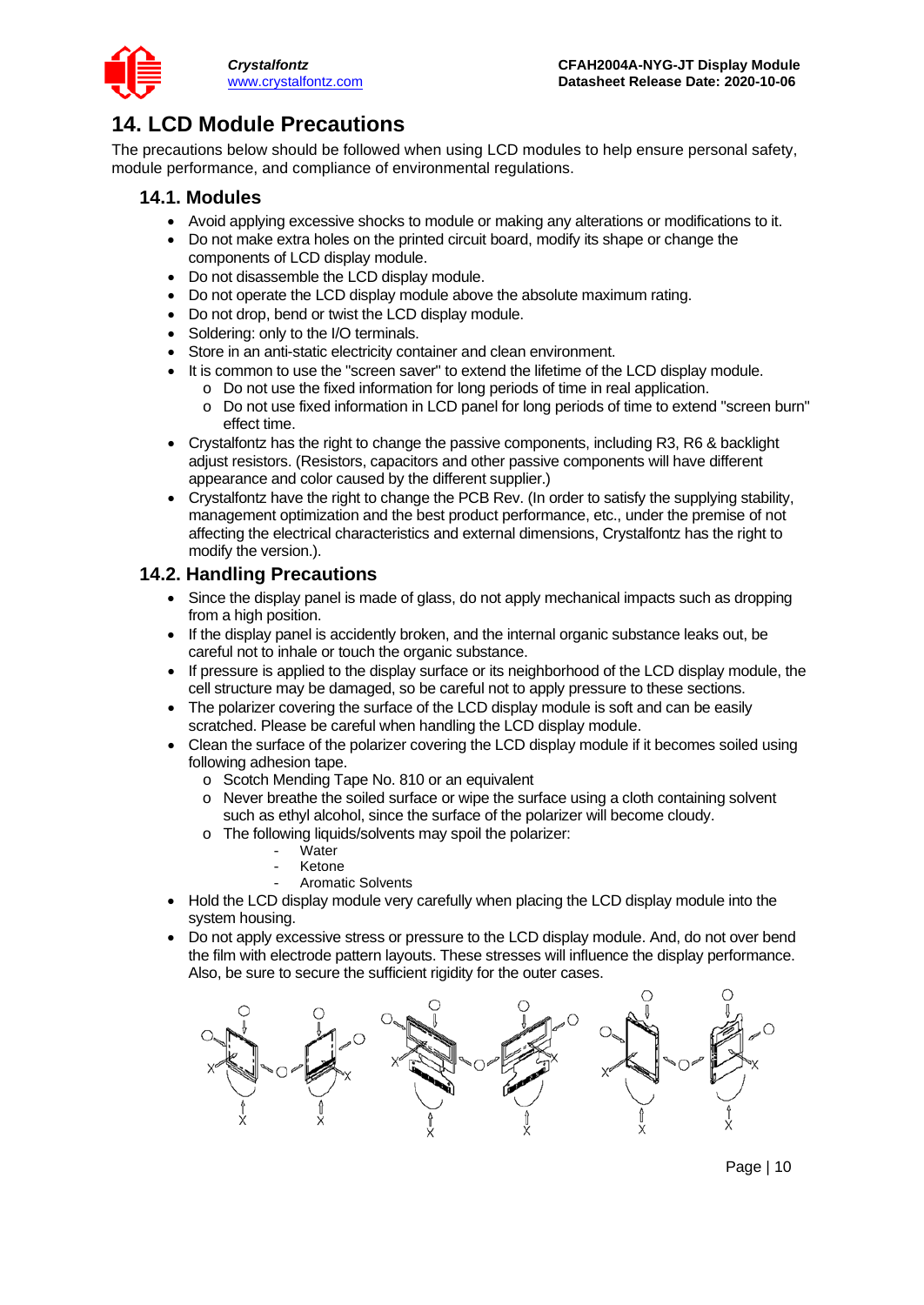

- Do not apply stress to the LSI chips and the surrounding molded sections.
- Do not disassemble or modify the LCD display module.
- Do not apply input signals while the logic power is off.
- Pay sufficient attention to the working environments when handing the LCD display module to prevent occurrence of element breakage accidents by static electricity.
	- o Be sure to make human body grounding when handling LCD display modules.
	- o Be sure to ground tools to use for assembly such as soldering irons.
	- o To suppress generation of static electricity, avoid carrying out assembly work under dry environments.
	- o Protective film is being applied to the surface of the display panel of the LCD display module. Be careful since static electricity may be generated when exfoliating the protective film.
- Protection film is being applied to the surface of the display panel and removes the protection film before assembling it. At this time, if the LCD display module has been stored for a long period of time, residue adhesive material of the protection film may remain on the surface of the display panel after the film has been removed. In such a case, remove the residue material by the method discussed above.
- If electric current is applied when the LCD display module is being dewed or when it is placed under high humidity environments, the electrodes may become corroded. If this happens proceed with caution when handling the LCD display module.

#### **14.3. Storage Precautions**

- When storing the LCD display modules put them in static electricity preventive bags to avoid exposure to direct sunlight and fluorescent lamps. Also avoid high temperature and high humidity environments and low temperatures (less than 0°C) environments. (We recommend you store these modules in the packaged state when they were shipped from Crystalfontz). Be careful not to let water drops adhere to the packages or bags, and do not let dew gather on them.
- If electric current is applied when water drops are adhering to the surface of the LCD display module the LCD display module may have become dewed. If a dewed LCD display module is placed under high humidity environments it may cause the electrodes to become corroded. If this happens proceed with caution when handling the LCD display module.

#### **14.4. Designing Precautions**

- The absolute maximum ratings are the ratings that cannot be exceeded for LCD display module. If these values are exceeded, panel damage may happen.
- To prevent occurrence of malfunctioning by noise pay attention to satisfy the V<sub>II</sub> and V<sub>IH</sub> specifications and, at the same time, to make the signal line cable as short as possible.
- We recommend that you install excess current preventive unit (fuses, etc.) to the power circuit (V<sub>DD</sub>). (Recommend value: 0.5A)
- Pay sufficient attention to avoid occurrence of mutual noise interference with the neighboring devices.
- As for EMI, take necessary measures on the equipment side.
- When fastening the LCD display module, fasten the external plastic housing section.
- If the power supply to the LCD display module is forcibly shut down, by such errors as taking out the main battery while the LCD display panel is in operation, we cannot guarantee the quality of this LCD display module.
	- o Connection (contact) to any other potential than the above may lead to rupture of the IC.

#### **14.5. Disposing Precautions**

• Request the qualified companies to handle the industrial wastes when disposing of the LCD display modules. Or, when burning them, be sure to observe the environmental and hygienic laws and regulations.

#### **14.6. Other Precautions**

- When an LCD display module is operated for a long period of time with a fixed pattern, the fixed pattern may remain as an after image or a slight contrast deviation may occur.
	- o If the operation is interrupted and left unused for a while, normal state can be restored.
	- o This will not cause a problem in the reliability of the module.